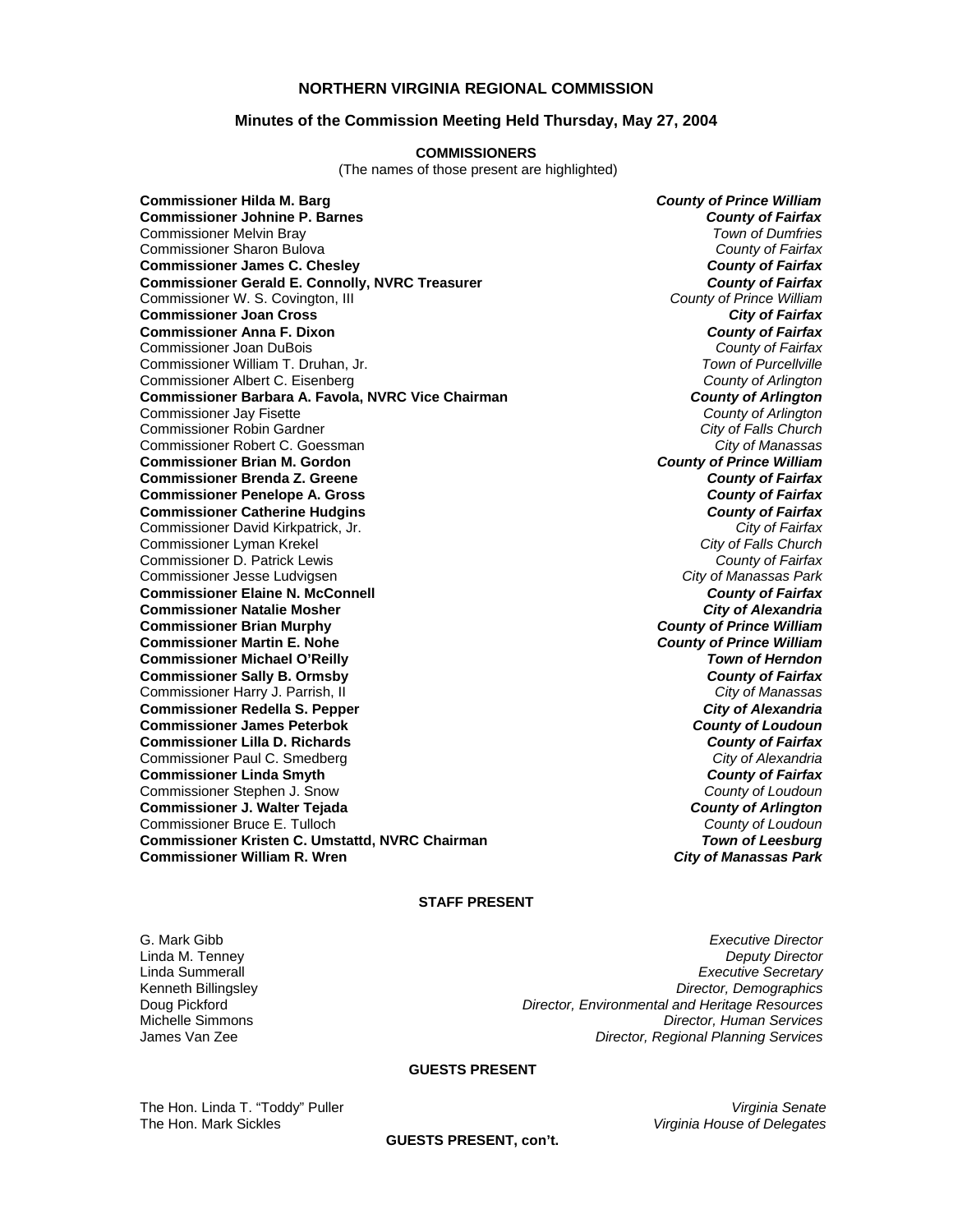| Barry P. Steinberg, Esq.<br>Sue Rowland |                                                                                                                                                                                                                                                                                                                                                                                                                                                                                                                                 | <b>Kutak Rock LLP</b><br><b>SR Consulting</b> |  |
|-----------------------------------------|---------------------------------------------------------------------------------------------------------------------------------------------------------------------------------------------------------------------------------------------------------------------------------------------------------------------------------------------------------------------------------------------------------------------------------------------------------------------------------------------------------------------------------|-----------------------------------------------|--|
| CALL TO ORDER                           | Chairman Umstattd called the meeting to order at 8:05 p.m. Since Senator Puller had not<br>yet arrived, Chairman Umstattd said the Commission would conduct its business and then<br>have the presentation.                                                                                                                                                                                                                                                                                                                     |                                               |  |
| PLEDGE OF<br><b>ALLEGIANCE</b>          | The Pledge of Allegiance was recited by all present.                                                                                                                                                                                                                                                                                                                                                                                                                                                                            |                                               |  |
| ROLL CALL                               | The roll was called and all members present or absent were noted for the record.                                                                                                                                                                                                                                                                                                                                                                                                                                                |                                               |  |
| <b>MINUTES</b>                          | Commissioner Wren moved approval of the minutes of the April 22, 2004, meeting of the<br>Commission. The motion was seconded and carried unanimously.                                                                                                                                                                                                                                                                                                                                                                           |                                               |  |
|                                         | CONSENT AGENDA Commissioner Wren moved approval of the consent agenda, consisting of the items<br>outlined below. The motion was seconded and carried unanimously.                                                                                                                                                                                                                                                                                                                                                              |                                               |  |
| А.                                      | Financial Reports for April 2004                                                                                                                                                                                                                                                                                                                                                                                                                                                                                                |                                               |  |
| В.                                      | Resolution No. P04-23: First Amendment to the FY 2004 Annual Budget and Programs                                                                                                                                                                                                                                                                                                                                                                                                                                                |                                               |  |
| C.                                      | Resolution No. P04-24: Amendment of Mileage Reimbursement Rate for Use of Personal<br>Automobiles in Connection with Commission Business                                                                                                                                                                                                                                                                                                                                                                                        |                                               |  |
| D.                                      | Resolution No. P04-25: Annual General Adjustment for Employees of the Commission for<br>FY 2005                                                                                                                                                                                                                                                                                                                                                                                                                                 |                                               |  |
| <b>EXECUTIVE</b><br><b>DIRECTOR'S</b>   |                                                                                                                                                                                                                                                                                                                                                                                                                                                                                                                                 |                                               |  |
| <b>REPORT</b><br>А.                     | In addition to the report in the meeting package, Mr. Gibb reported that the Governor has<br>declared May as "Military Month," which coincides with activities of the Northern Virginia<br>Visitors Consortium. Mr. Pickford reported that there are still a few tickets available at two<br>of the three simulcast sites in Northern Virginia of the dedication of the World War II<br>Memorial. He called attention to the World War II Heritage Trail map listing events of the<br>100-day celebration in Northern Virginia. |                                               |  |
| В.                                      | Mr. Gibb reported the Purcellville Charrette received front page coverage in the Gainesville<br>newspaper.                                                                                                                                                                                                                                                                                                                                                                                                                      |                                               |  |
| C.                                      | Mr. Gibb congratulated the Commissioners who were re-elected in May: Ms. Cross,<br>Mr. Chesley, Mr. O'Reilly, Mr. Parrish, Mr. Druhan, and Mr. Bray.                                                                                                                                                                                                                                                                                                                                                                            |                                               |  |
| CHAIRMAN'S<br><b>REPORT</b>             | Chairman Umstattd recognized former Commissioner Bruce Holley and presented him with                                                                                                                                                                                                                                                                                                                                                                                                                                            |                                               |  |

REPORT Chairman Umstattd recognized former Commissioner Bruce Holley and presented him with a certificate of appreciation for his term of service on the Commission. Mr. Holley thanked the members, noting his pleasure to have served with them, and urging them to act cohesively.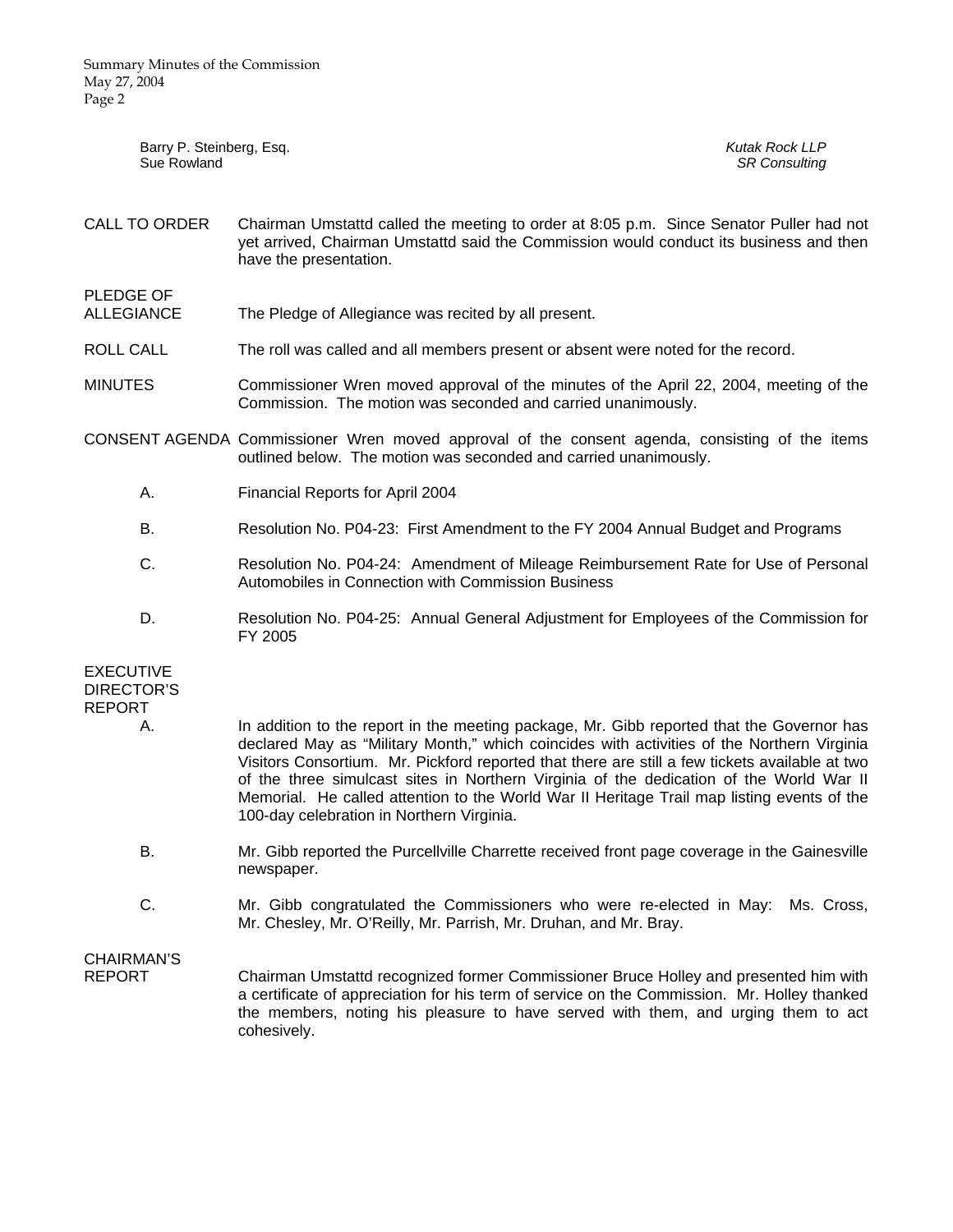# NOMINATING **COMMITTEE**

REPORT Commissioner Pepper, Chairman of the Nominating Committee, reported that the committee recommends the following slate of officers for election next month for Fiscal Year 2005:

| Chairman      | Kristen Umstattd       |
|---------------|------------------------|
| Vice Chairman | Barbara Favola         |
| Treasurer     | <b>Gerald Connolly</b> |

There were no nominations from the floor.

 Commissioner Hudgins moved acceptance of the slate of officers as presented. The motion was seconded and carried unanimously.

RESOLUTION

NO. P04-21 AUTHORIZATION TO SUBMIT A PROPOSAL ENTITLED "A CITIZEN'S GUIDE TO TREE PLANTING PROJECTS IN NORTHERN VIRGINIA" TO THE VIRGINA DEPARTMENT OF FORESTRY

> Commissioner Pepper explained that this grant will update the guides that NVRC has previously printed for three jurisdictions, creating a regional guide. The \$7,500 grant will be matched by NVRC's indirect costs.

> Commissioner Pepper moved adoption of Resolution No. P04-21. The motion was seconded. In reply to questions by several members, Commissioner Pepper and Mr. Pickford noted that 2,000 brochures will be printed; the brochure will be posted on the Commission's website (www.novaregion.org) and can be downloaded.

The motion carried unanimously.

**RESOLUTION** 

NO. P04-22 AUTHORIZATION TO SUBMIT A PROPOSAL ENTITLED "LOW IMPACT DEVELOPMENT HANDBOOK FOR HOMEOWNERS" TO THE FY 2004 COASTAL NONPOINT SOURCE POLLUTION CONTROL PROGRAM OF THE VIRGINA DEPARTMENT OF CONSERVATION AND RECREATION

> Commissioner Pepper explained that \$30,000 has been requested to print an estimated 1,000 handbooks. The required match will be covered by NVRC's indirect costs.

> Commissioner Pepper moved adoption of Resolution No. P04-22. The motion was seconded and carried unanimously.

**COMMITTEE** REPORTS

Legislative **Commissioner Connolly referred the members to the Final Legislative Report before them,** and thanked Ms. Rowland for her work. He added that the General Assembly deserves credit for boosting funding for education.

> While the budget contains a lot of funding for human services there is no new funding for transportation, which will adversely impact Northern Virginia. Additionally, the car tax is frozen at 70%, which will affect local government.

> The bond houses reaffirmed the state's triple-A bond rating for three reasons: the improvement in the fiscal situation, the action taken by the General Assembly, and the capping of the car tax.

> Commissioner Connolly reported that the pedestrian safety bills were killed, but some of the environmental and tourism bills supported by the Commission passed.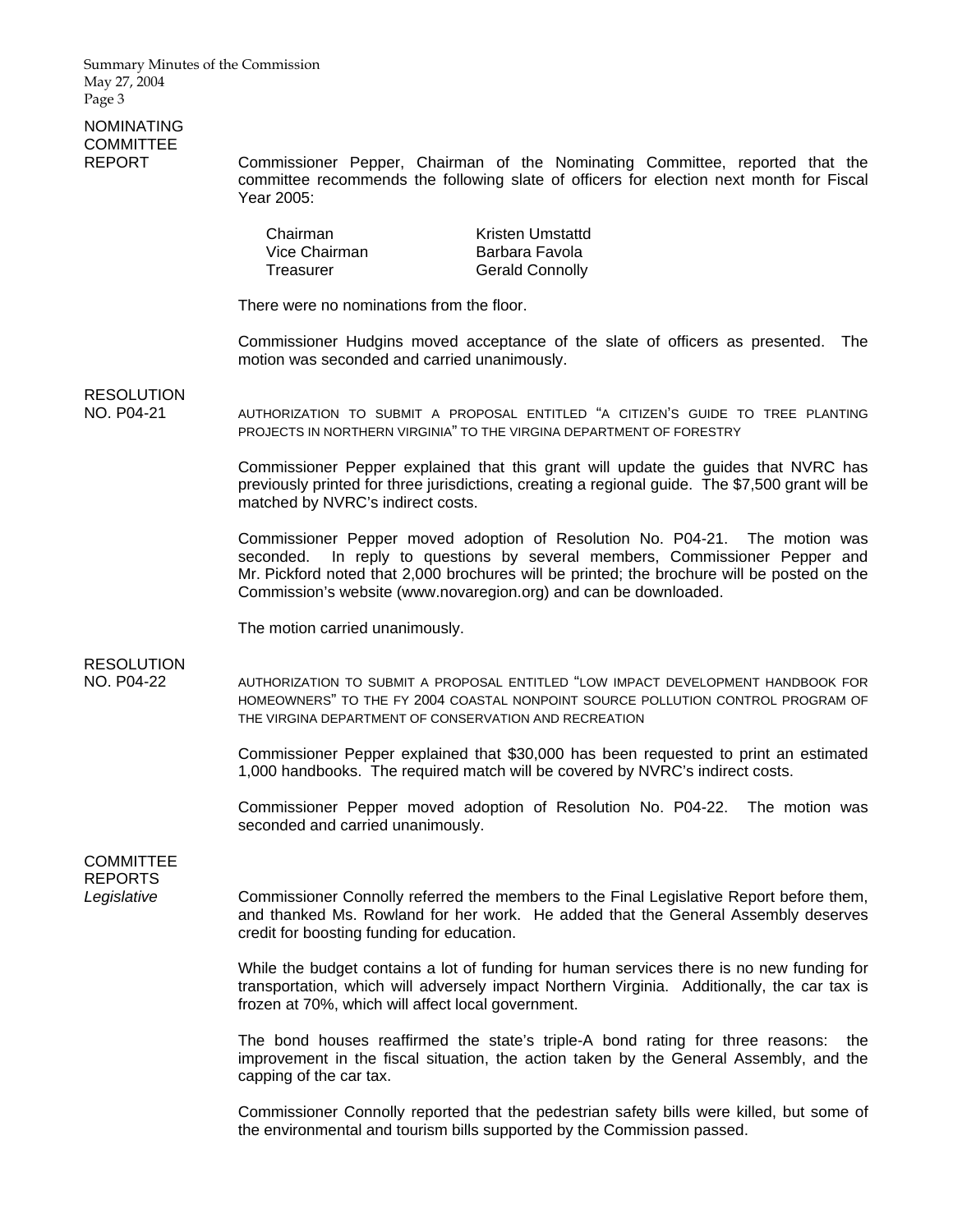Ms. Rowland added that the General Assembly will take action on the budget on June 16. A revised final legislative report will be posted on the Commission's website in late June.

*Human and* 

- *Community Services* Commissioner Hudgins explained that the Commission appoints 25 percent of the members of the Board of Directors of the Health Systems Agency of Northern Virginia. She moved Resolution No. P04-26, reappointing Marsha Allgeier and Charles Konigsberg, MD to the Board for three-year terms. The motion was seconded and carried unanimously.
- PRESENTATION *The Base Realignment And Closure (BRAC) Process And What It Means To Northern Virginia*

Mr. Gibb and Chairman Umstattd welcomed Virginia State Senator "Toddy" Puller, a member of the Virginia Commission on Military Bases. Senator Puller introduced Delegate Mark Sickles, the newest member of the Virginia Commission on Military Bases. Senator Puller informed the Commission that DoD leases a great deal of office space in Northern Virginia, and local elected officials cannot be complacent in the upcoming round of BRAC.

The floor was given to Barry Steinberg, an attorney with Kutak Rock LLP law firm in Washington, DC. Mr. Steinberg is a resident of Fairfax County and a retired Army JAG Colonel. He was involved with base closure activities (first started in 1988) before his retirement from the Army.

Mr. Steinberg said approximately 25 percent of the bases and leased military offices are excess infrastructure, but closing these facilities very often results in disastrous effects upon local communities. He expects 95 percent of DoD's suggested closures to be approved in the 2005 round.

The House of Representatives passed a bill to delay BRAC until 2007. The Senate rejected the bill so it goes to conference, probably late this summer. However, both parties are concerned that the next round of closures will be highly political. The decision-making process is to be made based on military value. Mr. Steinberg noted that the Pentagon, Henderson Hall and Ft. Myer in Arlington County are relatively safe from closure, as is Ft. Belvoir west of Route 1 in Fairfax County; the portion east of Rt. 1 is questionable but probably safe. The deputy undersecretary of defense in charge of BRAC has publicly questioned leased space when secure military facilities have excess capacity.

There is an enormous amount of DoD leased office space in Northern Virginia. If a significant amount of that space became vacant, the cost per square foot would be driven down, eventually affecting the tax base. If a military function is relocated out of area, the majority of employees will relocate, affecting residential real estate and the tax base.

Joint installation and cross-service are very important factors in this BRAC process. Quantico is an example of this, containing the FBI training center.

Senator Puller noted that the state has made funding available to study this process, and NVRC has received \$70,000. She added that the other regions in Virginia are more organized than Northern Virginia.

Delegate Sickles said Ft. Belvoir is growing rapidly, acquiring operations formerly housed in leased office space; 19,000 people work there every day. This affects the surrounding infrastructure.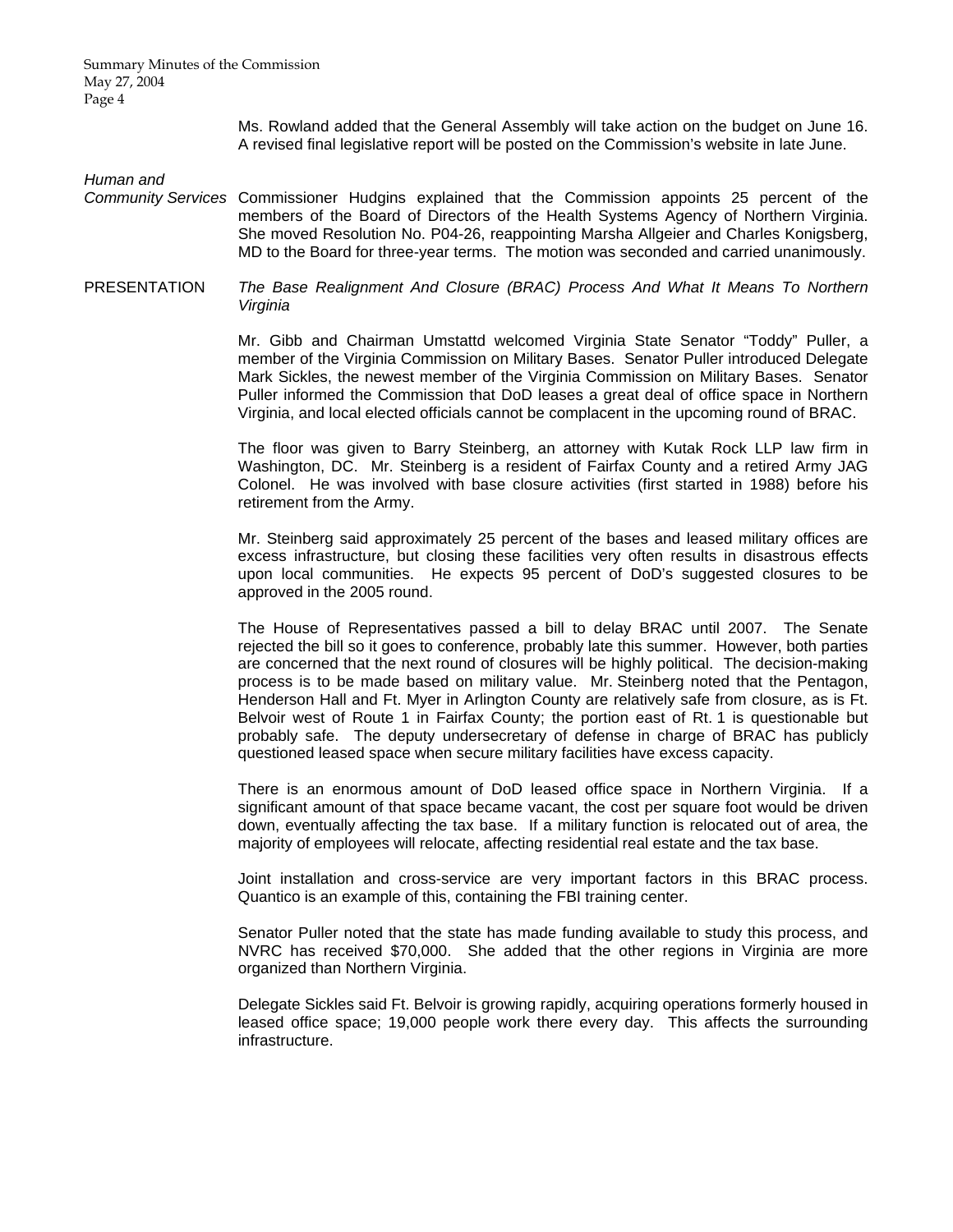*questions and* 

*answers* Commissioner Gross commented that millions of dollars have been spent recently to retrofit much of the leased office space in Northern Virginia to make it secure.

> Commissioner Connolly asked if there is a dollar target in BRAC. Mr. Steinberg said DoD looks at the break-even point of each possible closure. If the break-even point is roughly six years or less it is deemed a wise decision.

> Commissioner Connolly then asked if the November election has any bearing on this issue. Mr. Steinberg said he believes it may, in that the current Secretary of Defense and his assistant are less likely to give weight to the impact on the communities, which is one criterion in the BRAC process. They are interested in how to get the maximum national security dollars out of the defense budget. The Democratic presidential candidate may be inclined to take a broader view of the financial implication, and may be inclined to look upon the defense budget as an element of the national economic security of the U.S. Mr. Steinberg stressed he is relaying what he thinks are the philosophies, not his own personal politics.

> Commissioner Favola explained that Arlington County believes it can achieve the security standards expected by the federal government through unconventional ways, and has had conversations with Senator Warner asking him to try to ensure that the regulations are more goal oriented for security and less prescriptive. Mr. Steinberg replied there is no precise standard.

> Commissioner Fisette asked about the criteria that will be used. Mr. Steinberg said in the prior rounds the statute required the Secretary of Defense to promulgate the criteria; this time, Congress promulgated the criteria. There were five criteria and three special considerations which the Secretary was to take and promulgate more detailed criteria for public comment and then send to the House and Senate to accept or reject. There were over 200 public comments but there were no changes between the draft and the final criteria.

> Commissioner Gordon commented on local land use encroaching on bases and suggested that NVRC think about including military facilities in land use planning and perhaps develop model legislation. Mr. Steinberg said this is being done in other jurisdictions on the state level. Delegate Sickles concurred that the military is frustrated with encroachment issues, as the military tries very hard to be a "good neighbor."

> Commissioner Cross inquired about re-use of closed bases. Mr. Steinberg replied that it depends on the area and the type of base; often there are environmental issues to contend with. However, there have been successful re-uses, such as Vint Hill Farm Station in Fauquier County. Commissioner Pepper cited Cameron Station in Alexandria.

> Chairman Umstattd and the Commissioners thanked Senator Puller, Delegate Sickles and Mr. Steinberg for their time on this important issue.

> Commissioner Connolly moved that NVRC establish its own BRAC Committee. The motion was seconded and carried unanimously. Commissioners Pepper, Fisette, Gross, Connolly, Nohe, and Gordon volunteered to serve on this committee.

> Mr. Gibb reported that NVRC has received a \$70,000 grant from VCOMB that requires a 50 percent hard match, meaning in-kind services cannot be used. The Northern Virginia Chief Administrative Officers are aware of this and support this project. Mr. Gibb added that NVRC's BRAC Committee will need to figure out the funding; the local governments will need to come up with \$35,000 for this grant project. There will be additional state funding for BRAC in FY 2005.